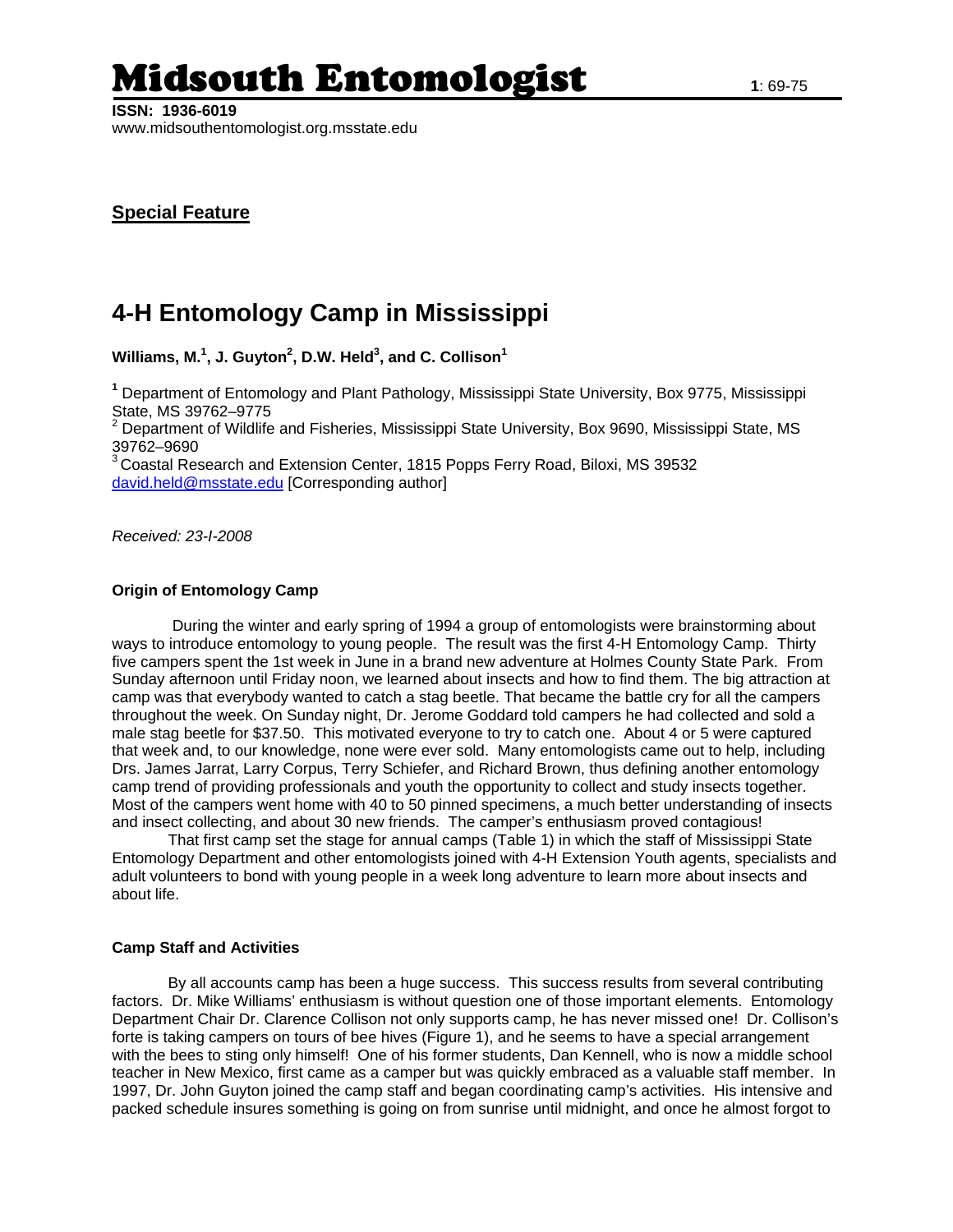leave time for meals. He always finds new staff or new activities. He once came to camp with a termite colony living in his clear vinyl tie. We are fortunate to have a dedicated staff and know the regulars will always be ready to camp! Karen Benson began carving out a place on the staff at her first camp, and has become another integral component of the success of camp. In 2004, Dr. David Held brought a refreshing enthusiasm to camp when he joined us. This has not waned and we collected our record number of orders that summer! We really don't like to camp without our medic Christine Fielder especially since she seems to spend a considerable amount of time working on the staff!

| Year | Location                                         | No. of campers |
|------|--------------------------------------------------|----------------|
| 1994 | Holmes County State Park, Durant                 | 30             |
| 1995 | Tombigbee State Park, Tupelo                     | 40             |
| 1996 | Paul B. Johnson State Park, Hattiesburg          | 65             |
| 1997 | John Kyle State Park, Sardis                     | 50             |
| 1998 | Percy Quinn State Park, Mc Comb                  | 65             |
| 1999 | Wall Doxey State Park, Holly Springs             | 52             |
| 2000 | Mississippi State University, Starkville         | 80             |
| 2001 | Holmes County State Park, Durant                 | 62             |
| 2002 | June-Air National Guard Base, Gulfport           | 120 total      |
|      | July-Tombigbee State Park, Tupelo                |                |
| 2003 | June-Wood College, Mathiston                     | 94 total       |
|      | July-Leroy Percy State Park, Greenville          |                |
| 2004 | June-Plymouth Bluff Environmental Camp, Columbus | 110 total      |
|      | July-Tombigbee State Park, Tupelo                |                |
| 2005 | June-Wood College, Mathiston                     | 15             |
|      | July-King's Arrow Ranch, Lumberton               | 25             |
|      | August-Wood College, Mathiston                   | 42             |
| 2006 | June-Wall Doxey State Park, Holly Springs        | 66             |
|      | July-Christian Services Camp, Newton             | 33             |
| 2007 | June-Tombigbee State Park, Tupelo                | 57             |

**Table 1.** Locations for Entomology Camps from 1994–2007.



**Figure 1.** Hive tours are a chance for campers to investigate the lives of social insects. During these tours, many campers will get the chance to collect a drone.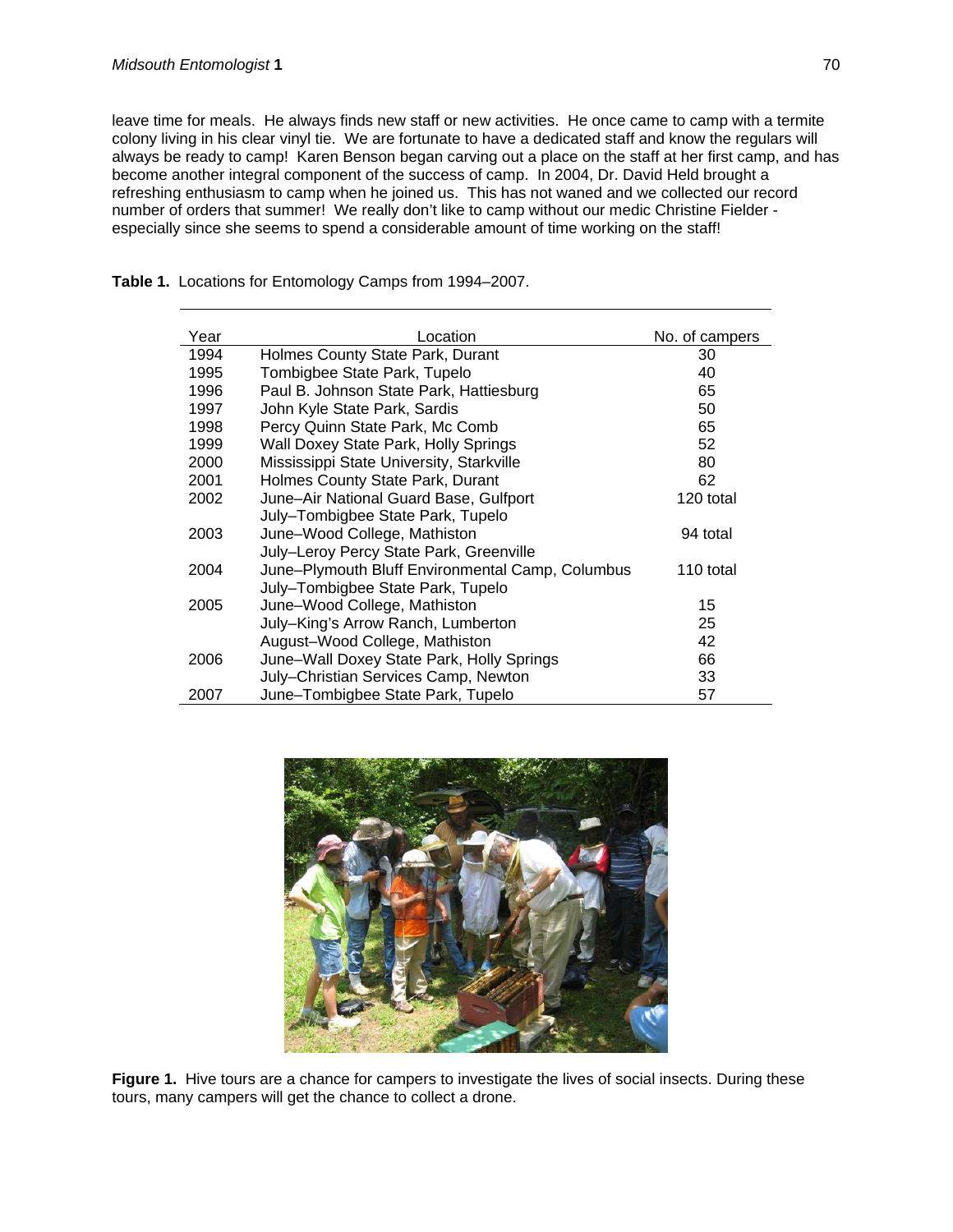Camp programs change a little each year. As new staff come to camp, we find new programs to keep camp refreshing. Of course some things will never change. Sunday afternoon we immediately involve campers in collecting. A set of kill jars and a few minutes instruction with a sweep net, and the insect population in the area begins to decline! Each evening we work the lights. Campers quickly discover how easy it is to collect insects when they are attracted to the lights and this is a favorite camp activity (Figure 2). Good collecting on Sunday afternoon and evening is one of the secrets of camp's success. From this time on campers always have insects to pin and identify. Each day brings opportunities for different sessions, hikes, and daytime collecting.



**Figure 2.** Blacklighting often attracts the largest and showiest insects, and is therefore a highlight for most campers.

Daily activities include sessions on pinning and identifying insects, interspersed with a variety of other lessons and collecting excursions. Other lessons have included: agricultural friends and pests, kiddy pools full of dung beetle habitat to search through, carnivorous plants, a camp research project, pitfall traps and other collecting techniques. Occasionally road kill is brought to camp so that campers have the chance to see and collect carrion beetles. There are also evening sessions to fill the time between dinner and blacklighting. Evening activities have included live music and presentations, but always include a Linnaean Games competition and a Talent Show.

Dr. John Giesemann helps campers learn to build web sites. Recently, Mike Williams added an introduction to Geocaching to help campers understand the most current way to identify where insects are collected. Little did they realize the wonderful transformer bugs they were motivated to find resulted in their learning to use GPS receivers! John Giesemann also assisted with GPS, and now GIS instruction, as we have added an ESRI component through a 4-H grant initiative. Campers find parasitologist Dr. Linda Pote's insects and other parasites either fascinating or scary!

Members of the MSU Entomology Club began coming to camp in 1997 to put on the Insect Olympics. There were events of strength, agility and speed featuring favorite insect contestants. Often the Olympics end with a water event which cools off the campers during the hot Mississippi summers. The Dunns from the Young Entomologists Society joined us with some exotic insects. The Audubon Society's Bug Mobile also stopped by camp one year to share and learn!

As new adults show up at camp their talents and skills are discovered, and they are put to work. That is how Dr. Renee Clary became the Camp geologist. When state Master Gardener coordinator, Dr. Lelia Kelly, joined us, she became an immediate sensation by feeding us native plants from her yard. The 'weed and flower salads' have become another camp highlight (Figure 3). Each year, John Guyton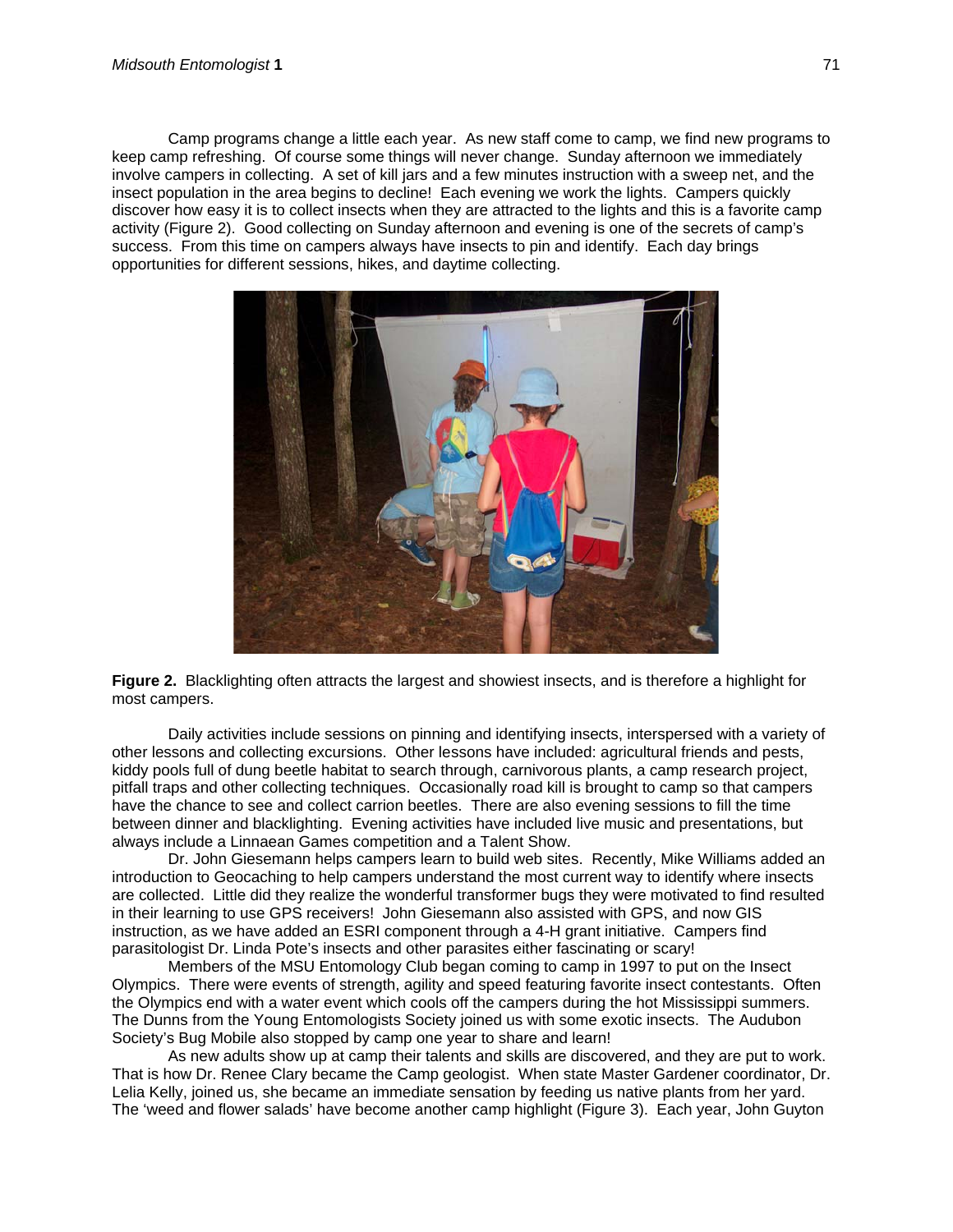has a honey tasting event and cooks mealworms, allowing campers to experience culinary entomology – a lost art in American culture. In addition, chocolate-covered crickets and mealworm suckers are always available in the concession area. One summer when a TV reporter asked about eating insects, an unnamed staffer made some disparaging remarks. After that, another staffer's daughter, 11 year old Julia, commented in reference to the chocolate covered crickets, "I'll tell you what I think. It was too much chocolate and not enough bug!"



**Figure 3.** Activities at camp involve many aspects of nature. Here campers are able to taste flowers, leaves, or seeds of common ornamental and weed species. This 'salad' is complimented with mealworms and a honey tasting. Camp T-shirts have been designed by campers and staff and represent an informal reflection or fabric history of entomology camp. Shown in the photo on the left is the blue 2006 Camp shirt and Figure 5 shows the 2007 Camp shirt.

Dr. Rick Snyder, a vegetable specialist, developed a pollination session. Dr. Joy Anderson working with David Held and Lelia Kelly to begin leading insect-plant interaction hikes. It was not long before we had an insect zoo to maintain. When Dr. Richard Brown is with us, we know when insects new to science are discovered and that is exciting! Though it seems all these new discoveries are moths; go figure. Richard Brown's lectures on his worldwide collecting trips are a popular evening activity – at least until it is dark enough to work the sheets. State Medical Entomologist Dr. Jerome Goddard's presentations on current issues of importance in medical entomology are a big hit with all campers. He also declared one favorite camp site, "the tickiest place in Mississippi!" When Dr. Blake Layton joined us, campers were introduced to insect photography and virtual insect collections. Stan Wise and John Giesemann have made sure our camp virtual collections show up on the Camp web sites. Dr. Glenn Hughes and Doug Stone have done an outstanding job of teaching campers about pine beetles, and Dr. Andy Londo has financially supported these efforts with funding from the Southern Pine Beetle Project. Mike Williams' wife Jan and extension agent Karen Benson's entomological art and crafts are always popular (Figure 4). Karen also provides an orientation for new campers and adults, and helps in many other capacities. Dr. Tina Teague, University of Arkansas entomologist, almost got her group of campers arrested. The police found several campers on each others shoulders with their nets at a closed service station shortly after a nearby robbery had occurred! The campers provided the officers with an interesting story and a comprehensive lesson on nocturnal insect collecting!

Recently adult camper Tim Groman has been compiling pictures from campers on a Camp website [\(www.bugcamp.org\)](http://www.bugcamp.org/). Dr. Marty Harvill (Mississippi University for Women) has been a regular staffer and can always find good spots to introduce campers to aquatic insects. Dr. Elizabeth Waldorf introduced entomological moments before meals and David Held and his students have continued the tradition (Figure 5). Dr. Tim Menzel (University of Mississippi) has recently joined our staff and introduced campers to acoustic insect collecting. Of course the campers still enjoy finding that voucher and pinning it!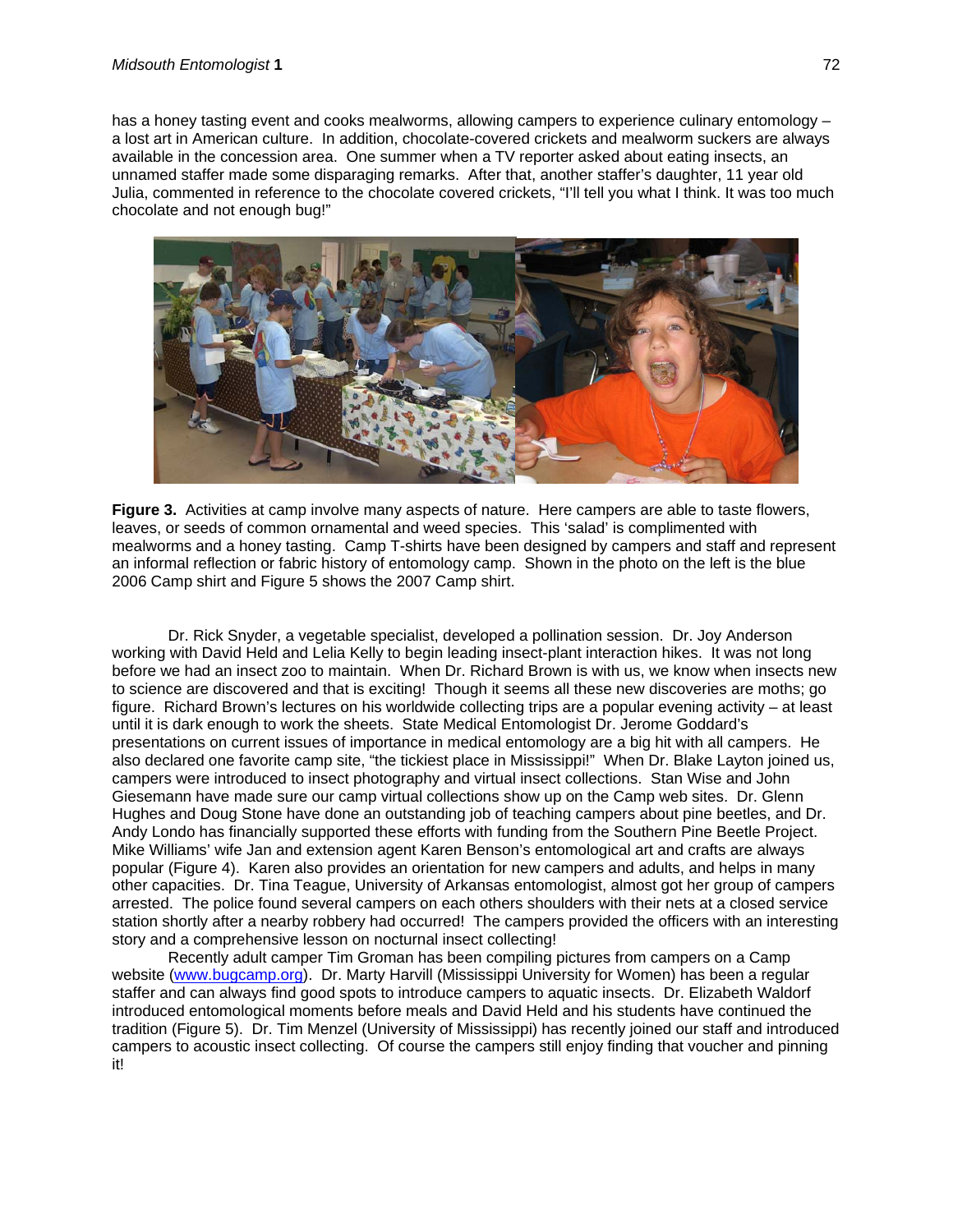

**Figure 4.** A time for Arts and Crafts allows campers to express their creativity. Some campers also choose to spend time doing drawings or sculpting in addition to the scheduled activities.



**Figure 5.** Before lunch and dinner meals, campers are treated to an 'Entomological Moment'. These are short vignettes featuring biological or ecological information on a particular species or group of insects.

Responding to the request of 4-H Agents and teachers, we offered a weekend entomology camp for adults in 2005. The camp proved to be a great success, despite that we lost a few campers when Hurricane Katrina turned north and headed for Mississippi. The weekend provided agents and teachers with the opportunity to let down their guard and ask questions they would be hesitant to ask in front of our precocious younger campers. They thoroughly enjoyed collecting together and the faster pace and more advanced level of the entomological discussions. As a result of this camp, we realized the need for a more comprehensive entomological education program for teachers and extension agents, so we have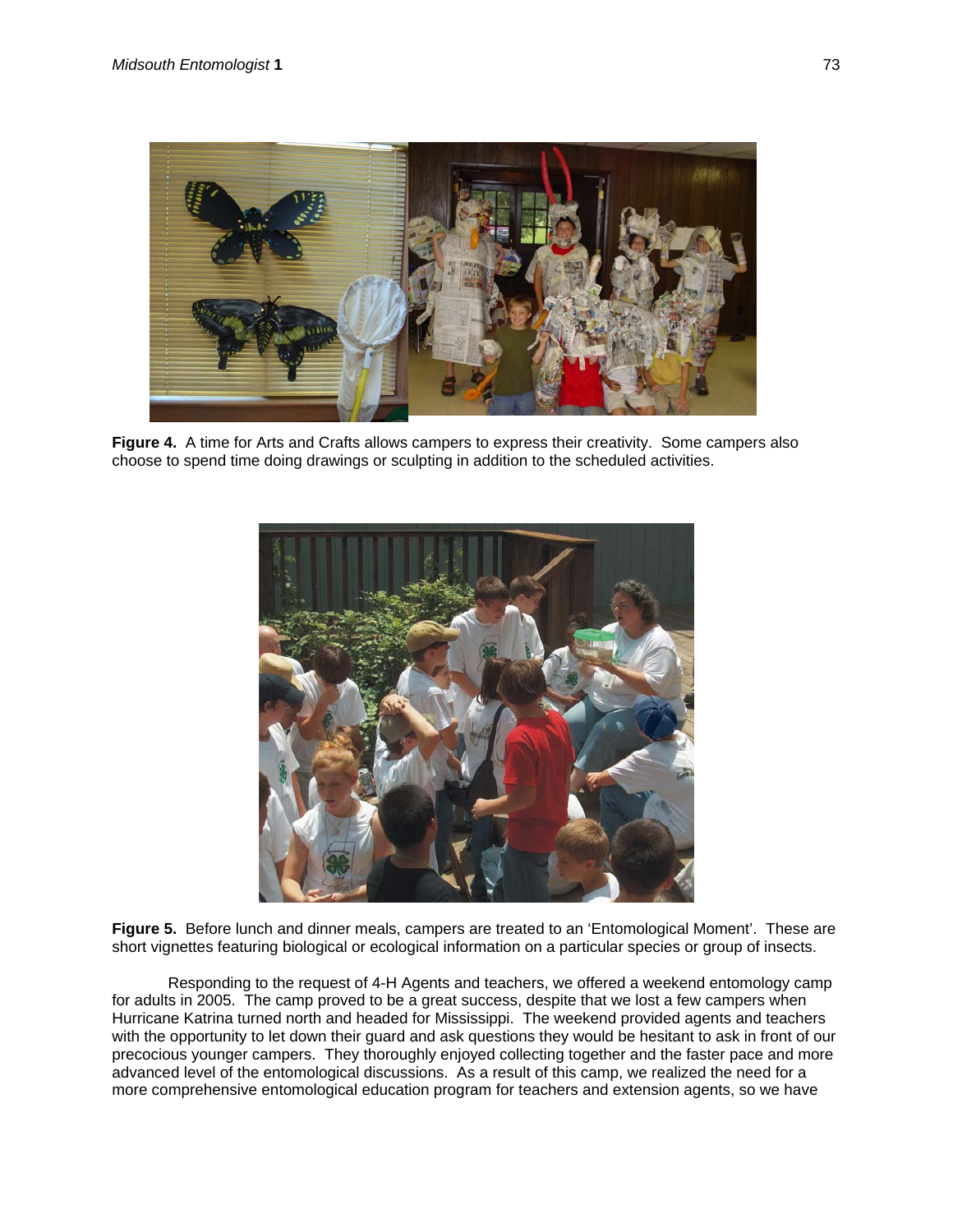initiated the development of a curriculum project called Project Bug. Project Bug will model the delivery of the highly successful Project Learning Tree workshop.

Camps also include excursions unique to the area of the state where we camp. For example, one summer we secured a permit to collect on Ship Island, a part of the Gulf Islands National Seashore. The only drawback was we had to catch and release! So, we stationed an entomologist in the area where we were allowed to collect to record the insects collected and observe their release. Turns out, we were the first group to document the insects on the island. Although we had a month to report our results to the National Park Service, they called the day after camp anxious to learn what we collected! Several other trips included those to the Old Cove in Webster County and dredge sampling the Tombigbee River for aquatic insects on Marty Harvill's floating laboratory.

#### **A Different Type of Camper**

We have discovered that a different type of camper comes to Entomology Camp. Entomology Camp provides an alternative to sports or athletic-oriented summer camps. Campers are young, typically age 10 or older and most, but not all, originate from MS. Others have come to camp from AL, AR, AZ, CA, CO, FL, IL, LA, MI, OH, NJ, NY, TN, TX, VT, WV and WY. Some collect insects and stories along the way. Two youth drove in from California a few years ago camping and collecting. Two campers from Vermont brought their own black-lights and sent a generator through the U.S. postal service, which arrived upside down and an oily mess. We weren't sure if Robbie Duckworth was coming with her daughter Savannah, or vice versa. However, Robbie still camps while Savannah is busy with her college courses! We have had museum and nature center educators, who want to develop insect programs for their centers, and teachers often camp with us. We issue continuing education units to the teachers. A few years ago, two young Audubon naturalists came, and quickly learned how intense camp can be.

During the first few camps, we offered swimming, checker and tennis tournaments. We then realized that they can swim and play at the other camps – our campers come to Entomology camp to chase and learn about insects from what must be the largest group of Ph.D.s and Ed.D.s to ever serve as camp counselors! Recently, a mom told me her son requested to be dropped off at camp while the family went on to Walt Disney World in Florida!

Campers leave more excited about entomology than when they came. The experience often leads to a greater interest in the field of Entomology. For example, one year Drs. Peter Ma and Doug Inglis set up some experiments for camp in their laboratories. In response, one young camper reportedly told his mother, "I'm gonna be an entomologist when I grow up, and not only that, I'm gonna be an insect physiologist!" We have lost count of the science fair projects and science Olympiad winners, and have even had campers enter entomological projects in the International Science and Engineering Fair! Our campers have placed in the National Bee Essay Contest. A few campers have become students in Biology undergraduate programs, or student workers in the Entomology and Plant Pathology Department at Mississippi State University. Recently, campers Nicholas Homziak, and his father Jurij, published an article in the Florida Entomologist on the *Papilio demoleus*, commonly known as the lime or citrus swallowtail, that may be a potential threat to the citrus industry. Yes, we are proud of our campers.

#### **What has been collected?**

John Guyton initiated and still leads an effort to record the number of identified insects and represented orders collected during Entomology Camp (Table 2). Typically, campers and staff collect insects representing about 20 insect orders. The number of identified insects is never representative of the number collected, since some collected specimens get damaged and are not suitable for collections. The number and type of insects collected is also dependent on the habitats represented at each camp site. Campers love the big showy bugs, so the majority of specimens are from Coleoptera and Lepidoptera.